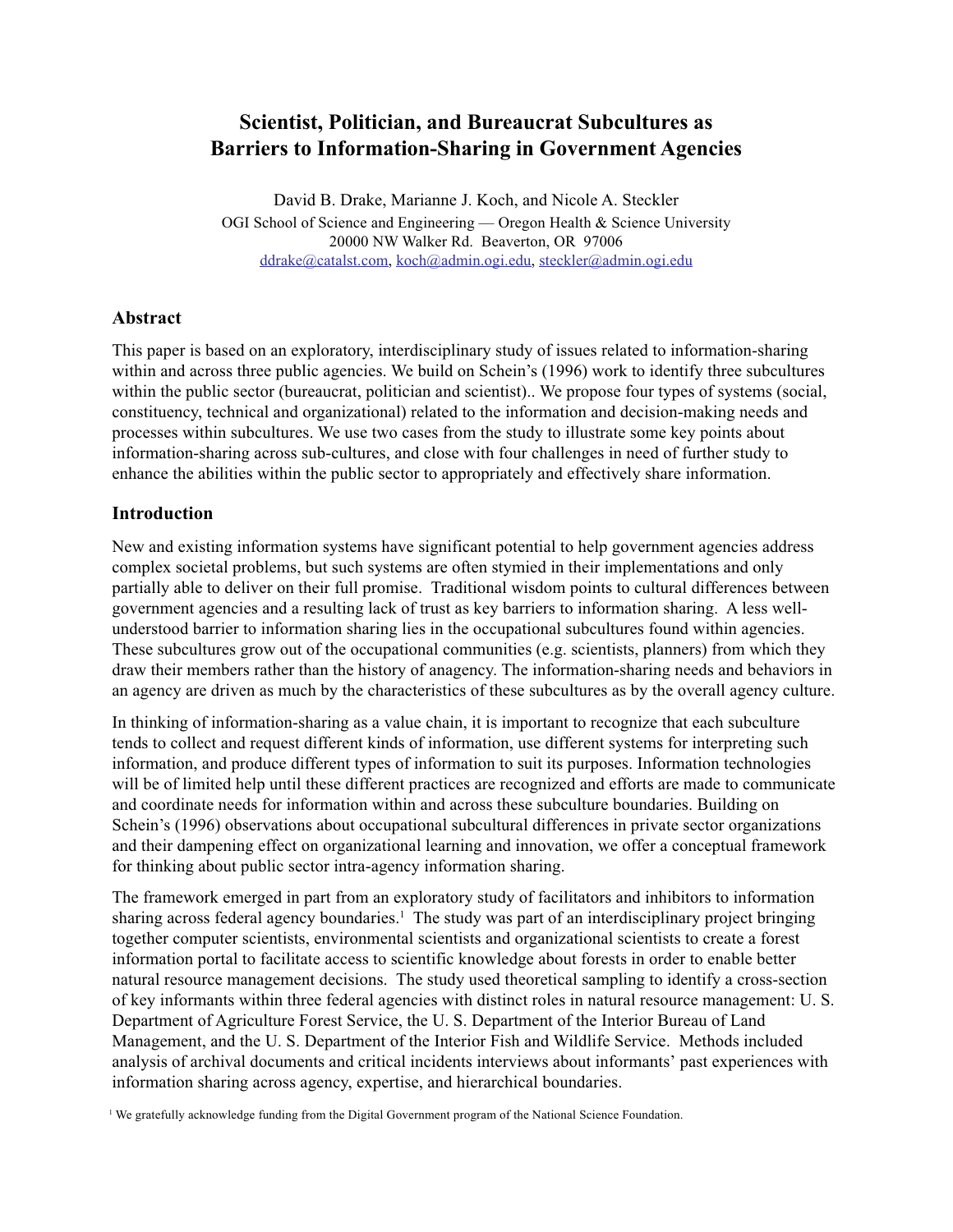### **Public Sector Subcultures: Bureaucrat, Politician, and Scientist**

The notion of organizational culture has its roots in social anthropology. A culture is "a set of basic tacit assumptions about how the world is and ought to be that a group of people share and that determines their perceptions, thoughts, feelings, and, to some degree, their overt behavior." (Schein, 1996, p. 12) Different cultures emerge within organizations that reflect the differing experiences of individuals at different levels within the authority hierarchy (for example, senior executive culture in contrast with operator culture) and by the different functional specialties within the organization (for example, engineering culture in contrast with accounting culture or sales culture).

Cultural differences between and within organizations act as a barrier to effective communication and sharing of information needed for decision-making. If individuals do not understand and trust one another, they are less inclined to a free sharing of information, even information that may be relevant and necessary to the successful management of the organization as a whole. Schein (1996) argues that mismatches between three subcultures within private sector organizations (operator, engineering, and executive cultures) make it difficult to sustain and diffuse organizational learning and innovation.

In contrast, the public sector brings together different occupational subcultures and world views (see Figure 1). Governments in democratic societies are, paradoxically, simultaneously:

- democratic systems in which the political majority is charged with exercising responsible stewardship of public resources in the interest of society as a whole, attempting to balance competing claims and protect fundamental interests of political minorities;
- political arenas in which people with competing interests negotiate publicly and scheme privately over desirable allocations of scarce resources, trying to achieve outcomes to benefit particular group interests; and
- scientific crucibles through which new knowledge is generated, with government as the largest and most influential producer, financier, and consumer of scientific research.



*Figure 1: Public Sector Organization Subcultures and Decision-Making in a Democracy*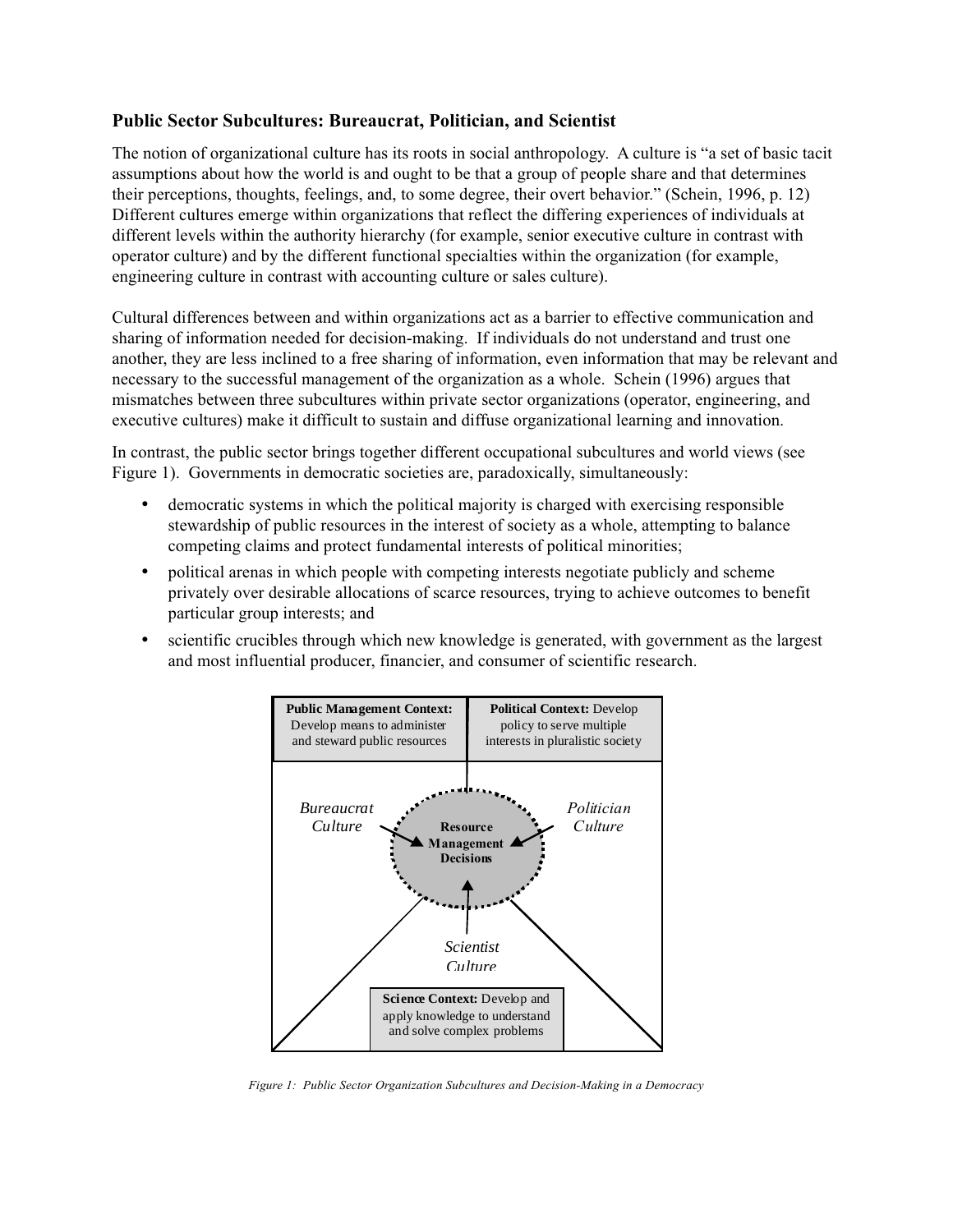We turn now to look at each of these three organizational subcultures within public sector organizations as dominant influences on decision-making processes. The **bureaucrat subculture** is the culture of the public servants who manage the day-to-day operations of public services and make decisions about the allocation of public resources. Bureaucrats build and maintain systems of public service, with a focus on how operations can be made more efficient and how public resources can best be used. There is an explicit assumption of non-partisanship and a sense of being entrusted with responsibility for public resources. A the same time bureaucrats work within the reality of organizations that are funded through partisan legislative appropriation and charged with designing and implementing rules and regulations in support of a partisan executive-branch who generally appoints the most senior manager of agency. Thus, bureaucrats must enforce laws and regulations that reflect changing political preferences and biases.

The **politician subculture** is embodied by the appointed leaders who manage the political processes and tensions inherent in enacting directives from the three branches of government, managing on behalf of various interests and the public good, and providing leadership within their agencies. In a pluralistic society where different groups have competing, often irreconcilable interests, politicians are charged with choosing which public interests are served. Members of this subculture operate at the level of policy, a long-term investment, even as they may serve at the whim of the ever-changing executive branch. Advocacy, negotiation and compromise are the primary processes by which public resources are allocated. The question of who benefits and who loses cannot be ignored within the politician subculture.

The **scientist subculture** links together scientists and other technical specialists in public organizations with other members of their world-wide occupational community and reference group. Similar education, socialization and training together with far-reaching labor markets enable scientists to hold values, beliefs, and assumptions that often have more in common with fellow scientists around the world than with bureaucrats or politicians in the same agency. The characteristic scientist worldview relies on the scientific method of selecting, collecting, and analyzing data in order to understand underlying processes and phenomena, build upon existing knowledge and seek improved solutions to societal problems. Public sector scientists operate within this subculture and as a member of a particular discipline, but also must work within current regulations, laws and agency mandates.

Members of different subcultures tend to view the world from distinct points of view. These mental models influence perceptions by determining which aspects of the world around us are attended to and which slip by unnoticed. Individuals are often not aware of their mental models or of the degree to which others might see the same situation differently. One's mental model is often experienced as "the way the world is," based on deeply held assumptions bolstered by past experience. The differing values, world-views, and mental models of each subculture can make information-sharing across subcultures difficult. Individuals in one subculture are less likely to know what information others might need from them, to trust the quality of the information received from members of other subcultures or to know how to frame requests for information in a way that would result in a satisfactory response.

We hypothesize that these differences also are a result of fundamental differences among the subcultures in how they view information. Members of bureaucrat subcultures tend to see information as a *commodity* to be managed effectively as the foundation for administration; members of scientist subcultures tend to see information as a *community* found in bodies of research, collegial relationships; and within the field as the source of knowledge to solve problems, and members of politician subcultures tend to see information as a *currency* to be gathered and used to serve political and strategic objectives (see Figure 2).

We also propose four types of systems for analyzing the information needs and processes within subcultures The first two, *social* and *constituency*, are found within each subculture; the second two,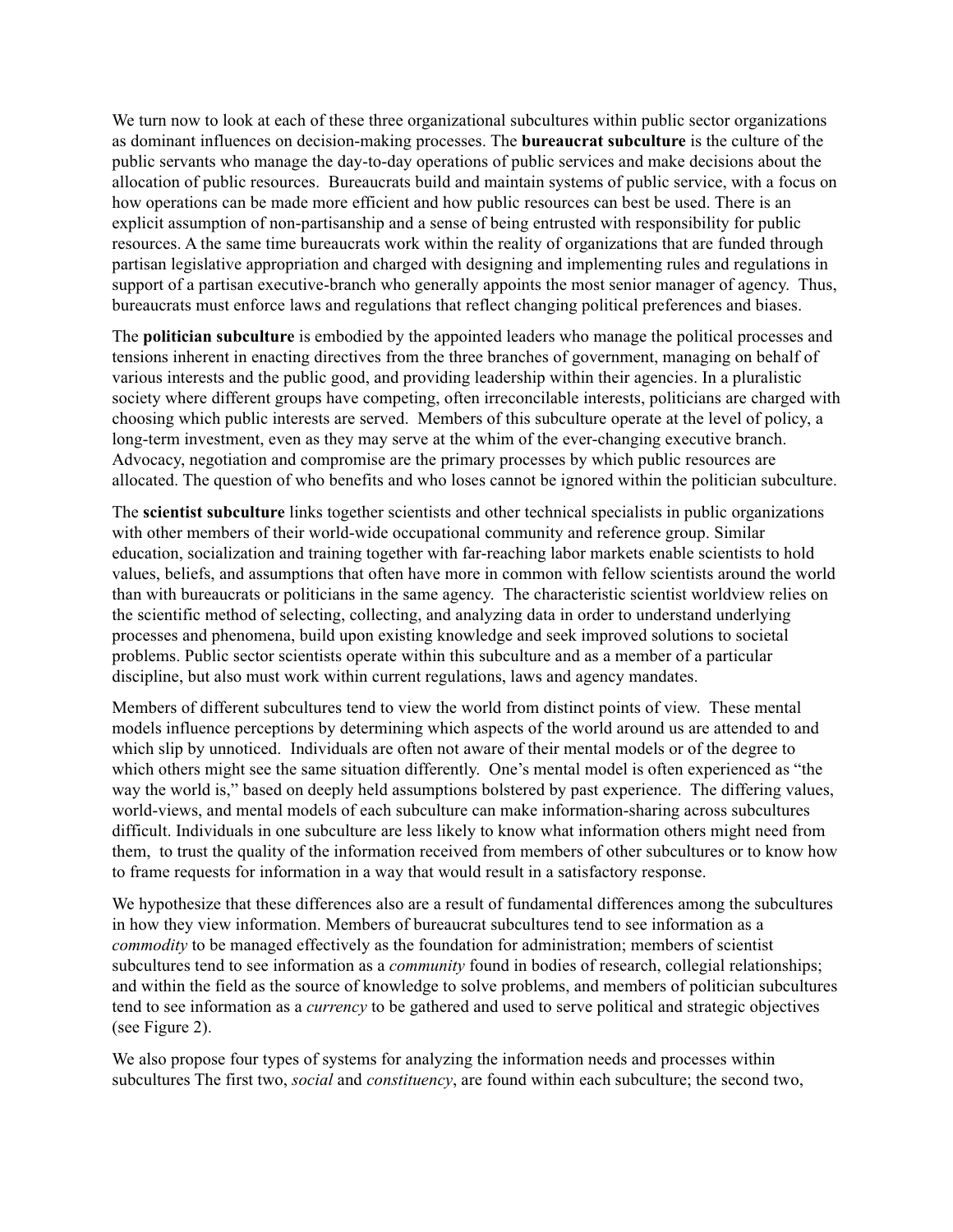*technical* and *organizational*, are found within the overall agency. (1) Each subculture has its own *social systems* that reflect the values and practices of its members. These systems include networks, professional development associations, educational and socialization systems, etc. Social systems are important since non-technical resources such as networks of affiliation and trust are at the heart of successful information-sharing. (2) Each subculture also has its primary *constituency systems* to serve. There are glaring differences among the constituencies across and within subcultures, as can be seen in the Politician subculture where appointed leaders must serve the public, special interests and the three branches of government. Constituency systems operate inside and outside of the subcultures and the overall organization, and there is a two way flow of influence between agencies and constituents within each subculture. (3) Within an agency, *organizational systems* includes the processes, practices, and people that make up the infrastructure and shape the culture in support of information-sharing and decision-making activities. Each subculture has its own relationship to and relative influence on the overall organizational system (4) Every agency has developed *technical systems* to enable and support knowledge-sharing and decision-making. Each of the three subcultures tends to interact with technical systems in different ways and have a dominant approach to data and information within these systems.

Specifically, with regard to the *technical systems*, the politician subculture focuses on aggregating data to serve many of its purposes. The scientist subculture focuses on disaggregating data to meet its various research pursuits. The bureaucrat subculture focuses on operationalizing data in order to serve its administrative functions. Each of the three subcultures also has differing primary information activities. The politician subculture engages largely in reporting and justifying activities. The scientist subculture engages in researching and information/knowledge-creating activities. The bureaucrat subculture engages in documenting and implementing activities. These differing information activities make information-sharing and technological support for information-sharing a challenge across subcultures *within* agencies, not to mention the challenges for information sharing *across* agency cultures.



*Figure 2: Four Types of Systems Within Public Sector Organizations and Subcultures*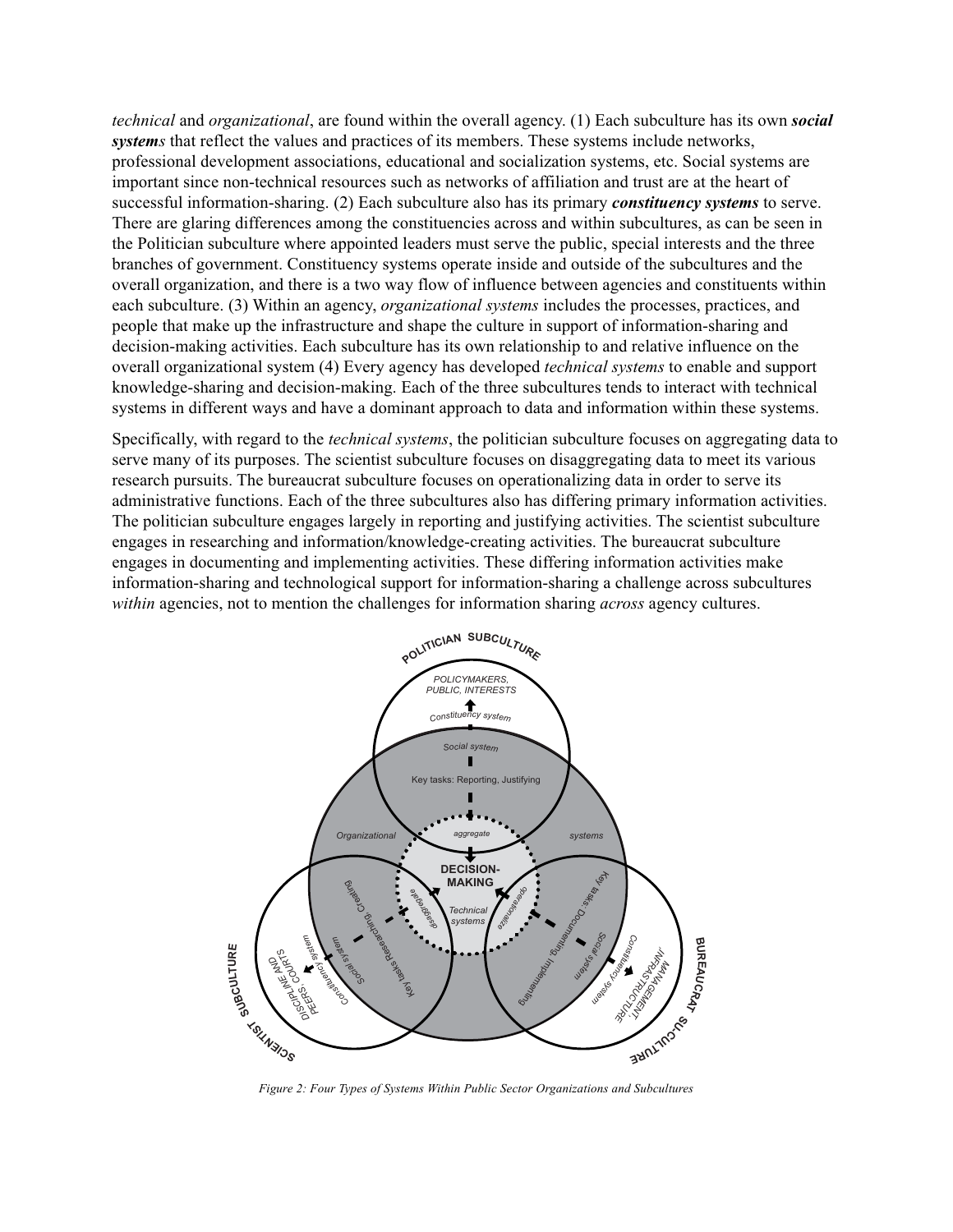### **Case Illustrations**

A closer examination of two recent natural resource management situations illustrates the potential usefulness of the conceptual framework for analyzing and improving cross-subculture and cross-agency information sharing efforts. Both involve interactions between representatives of natural resource management agencies who decide which actions should be taken on publicly-owned lands (for example, the U.S. Forest Service and the U.S. Bureau of Land Management) and regulatory agencies who must enforce regulations protecting specific public interests (for example, the U.S. Department of Fish and Wildlife and the U.S. Environmental Protection Agency).

The first example shows the challenges of creating appropriate systems for information sharing across and within agencies. The U.S. government was sued by environmental groups charging that specific federal timber sales were in violation of the Endangered Species Act. The government was ordered by the court to show how they had used the best available science in analyzing the impact of the timber sales on the habitat of certain endangered species. The task facing the government agencies involved was to show a consistent pattern across the hundreds of scientific analyses that formed the cumulative record of decision.

Individual scientists had used well-accepted methods of data collection and analysis, and individual bureaucrats had made resource management decisions based on the scientific analyses, but the individuals had scientific training in different relevant scientific disciplines, and used different processes for compiling and recording their data, analyses, and recommendations. Some agencies with a strong culture of decentralization discovered that even scientists with very similar roles but in different geographical locations accomplished their task very differently. The challenge of showing the consistency across all the habitat analyses was enormous.

From the point of view of managers within the bureaucrat subculture of each agency, the future use of a standardized information system would be an obvious solution. The new problems that would be created by the creation of such a standardized database include only partial data being available about any particular plot of public land, and that partial data came from different agencies, from scientists with different discipline trainings, with different preferred criteria for evaluating the quality of a plot of land as habitat for a particular species. All agencies were operating in a resource-constrained environment, so funds to design and implement a new information system would mean tradeoffs with other activities. More specifically, the individuals who collected and analyzed biological data were themselves operating under resource constraints, so just because a certain standardized set of data had been identified as desirable to collect did not guarantee that individual employees would have the time, skills, and other resources to collect and record the data.

The focus on the scientist and bureaucrat subcultures' responses to this organizational challenge ignores the larger political context of this example. The Endangered Species Act was enacted into law in a certain political context to achieve certain ends. More than a quarter century later it has become one tool used by various political interest groups to achieve disparate objectives. Different methods of gathering, recording and analyzing data about public lands may provide stronger or weaker support for various management decisions and outcomes. This is not readily acknowledged because of norms of impartiality within both scientist and bureaucrat subcultures. Habitat and the current scientific understanding of what leads species to become extinct are complex subjects, and it is difficult for politics not to emerge as a subtext.